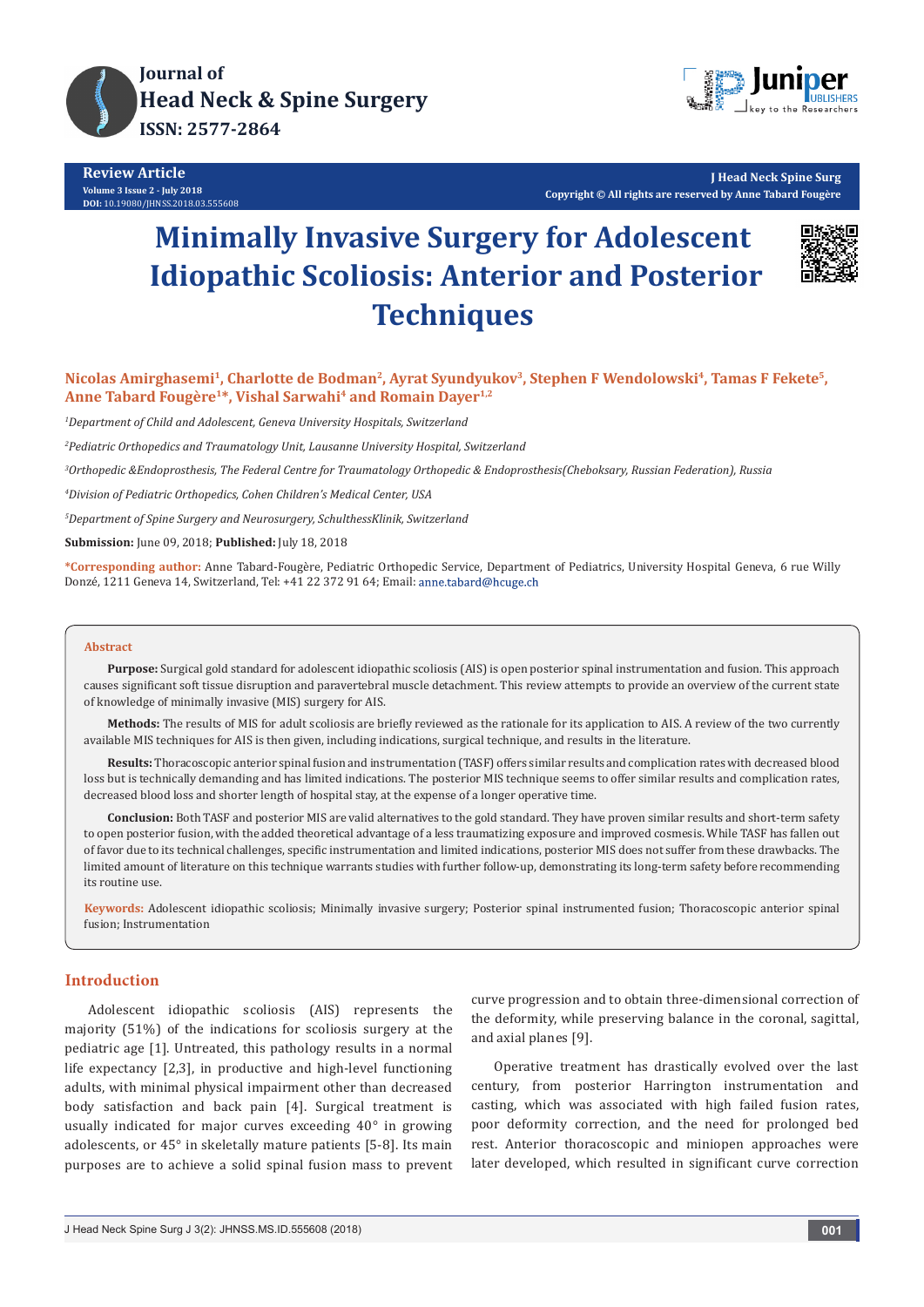and high fusion rates [10]. Posterior fusion with segmental instrumentation, which is the current standard technique, has led to an improvement of deformity correction in the frontal and sagittal planes, together with a solid spinal arthrodesis and low complication rate [11-13].

Despite reproducible good outcomes, the standard open posterior approach requires extensive muscle dissection and soft tissue disruption, and is consequently associated with significant blood loss, postoperative pain, prolonged recovery, and a long midline scar [12,14]. In an effort to decrease this approach-related morbidity, a minimally invasive surgery (MIS) technique for posterior spinal fusion has been recently proposed for AIS [15]. Although promising, this posterior MIS technique for the treatment of adolescent deformity is far from being widely recognized, with currently very limited evidence to support its routine use [14].

This review aims to provide an overview of the current state of knowledge of MIS for AIS. We first briefly review the results of MIS for adult idiopathic and degenerative scoliosis, which provide the rationale for its application to the pediatric population. We then describe the indications, surgical technique, and results of thoracoscopic anterior spinal fusion and instrumentation (TASF), which is currently the only MIS alternative to the posterior MIS technique for AIS, despite its fading out. A detailed review of the posterior MIS technique for AIS is then provided, including technique, indications, and results in the current literature.

#### **Minimally Invasive Surgery for Adult Scoliosis**

Surgery for adult spinal deformity is a challenging procedure, due to a combination of patient- and intervention-related factors. Patients have medical comorbidities, physical deconditioning due to pain and bed rest, decreased bone mineral density, a stiff spine deformity, and distorted vertebral anatomy. The surgery itself is extensive, involving long spine fusion with instrumentation and osteotomies, and most often interbody fusion or an anterior approach to obtain a 360° fusion [16]. Unsurprisingly, reported complication rates are significant, even in experienced hands, with 52% of patients affected by a perioperative complication (6 weeks), 43% by a delayed complication (2 years) [17], and a postoperative mortality (30 days) of 2.4% [18]. Therefore, the safety of adult spine deformity surgery represents a major challenge, and the modern MIS technique has emerged in an attempt to lessen its morbidity in the aging population.

To date, most MIS techniques for degenerative and adult idiopathic scoliosis have combined a lateral interbody fusion, either with posterior percutaneous pedicle screw insertion in so-called circumferential MIS (cMIS), or with traditional open posterior surgery in so-called hybrid surgery [19-27]. These less invasive techniques have proven useful for adult spine deformity, with reduced complication rates compared to conventional open techniques, but also appear to be less effective for the correction of severe and/or fixed sagittal and coronal plane deformities [28].

Adolescent spine deformity is generally considered less rigid than adult and is thus theoretically more amenable to standalone MIS techniques. The pediatric spine, because of its inherent flexibility and ability to fuse, is theoretically ideal for MIS. Given the positive results obtained with MIS to treat adult spine pathologies, including deformities, the next logical step is the application of less invasive surgical techniques to the treatment of spine deformity at the pediatric age, AIS in particular.

## **Thoracoscopic Anterior Spinal Fusion and Intrumentation for Adolescent Idiopathic Scoliosis**

During the nineties, thoracoscopic approaches were increasingly used in spine surgery [29-31]. The first thoracoscopic instrumentation and fusion for idiopathic scoliosis was performed in October 1996 [30,32]. The main thoracic curve pattern, Lenke type 1, is the most common in operative AIS [33,34]. Although posterior spinal segmental instrumentation and fusion is considered the gold standard, open anterior surgery (thoracotomy) is associated with improved sagittal correction and saving of an average of 2.5 to 4 distal lumbar levels in prospective studies [9,35]. Additionally, the diskectomies performed in anterior correction of thoracic curves theoretically allow for better coronal correction [29], though two prospective studies found no significant difference in major curve correction compared to posterior surgery [9,35]. The main disadvantages of open anterior fusion are diminished postoperative pulmonary function, which persists at 2 years follow-up, and transient shoulder girdle dysfunction [9,36-38]. A few centers have contributed to develop a thoracoscopic technique for anterior instrumentation and fusion, in an effort to minimize the anterior approach-related morbidity. These techniques have indeed been shown to have less effect on pulmonary and shoulder girdle function postoperatively [36-40].

### **Preoperative planning and patient selection**

TASF for AIS is indicated in Lenke type 1 (main thoracic) curves [29,34] that require at most 8 segments of fusion within the boundaries of T4 and L1 [12,41]. While the Cobb end vertebrae are usually chosen as limits for fusion, the lower end vertebra can be excluded if the one above it is neutral [29]. Fusion down to L3 is achievable with an added mini-open retroperitoneal approach [30]. On AP radiograph, curves should measure up to 70°, and be flexible to at least 50% or reduced to 30° on ipsilateral bending [12,29,30,41]. On lateral view, thoracic kyphosis (T5-T12) should be no greater than 40° [41], since it is increased by the discectomies and compression technique used for reduction [9,12,29]. The ideal candidate is slender (40-60kg), for easier portal placement and use, and tall, for ample space in the chest cavity and larger vertebral bodies for screw insertion [29].

Given the need for single-lung ventilation, pulmonary function testing is mandatory [12,29]. Poor pulmonary function, previous ipsilateral thoracic surgery, recurrent pneumonia and pulmonary tuberculosis are contraindications, as are osteopenia,

**How to cite this article:** Nicolas Amirghasemi, Charlotte de Bodman, Ayrat Syundyukov, Stephen F Wendolowski, Anne Tabard Fougère**,** et al**.** Minimally invasive surgery for adolescent idiopathic scoliosis: Anterior and posterior techniques. J Head Neck Spine Surg. 2018; 3(2): 555608. DOI: [10.19080/JHNSS.2018.03.555608.](http://dx.doi.org/10.19080/jhnss.2018.03.555608) **002**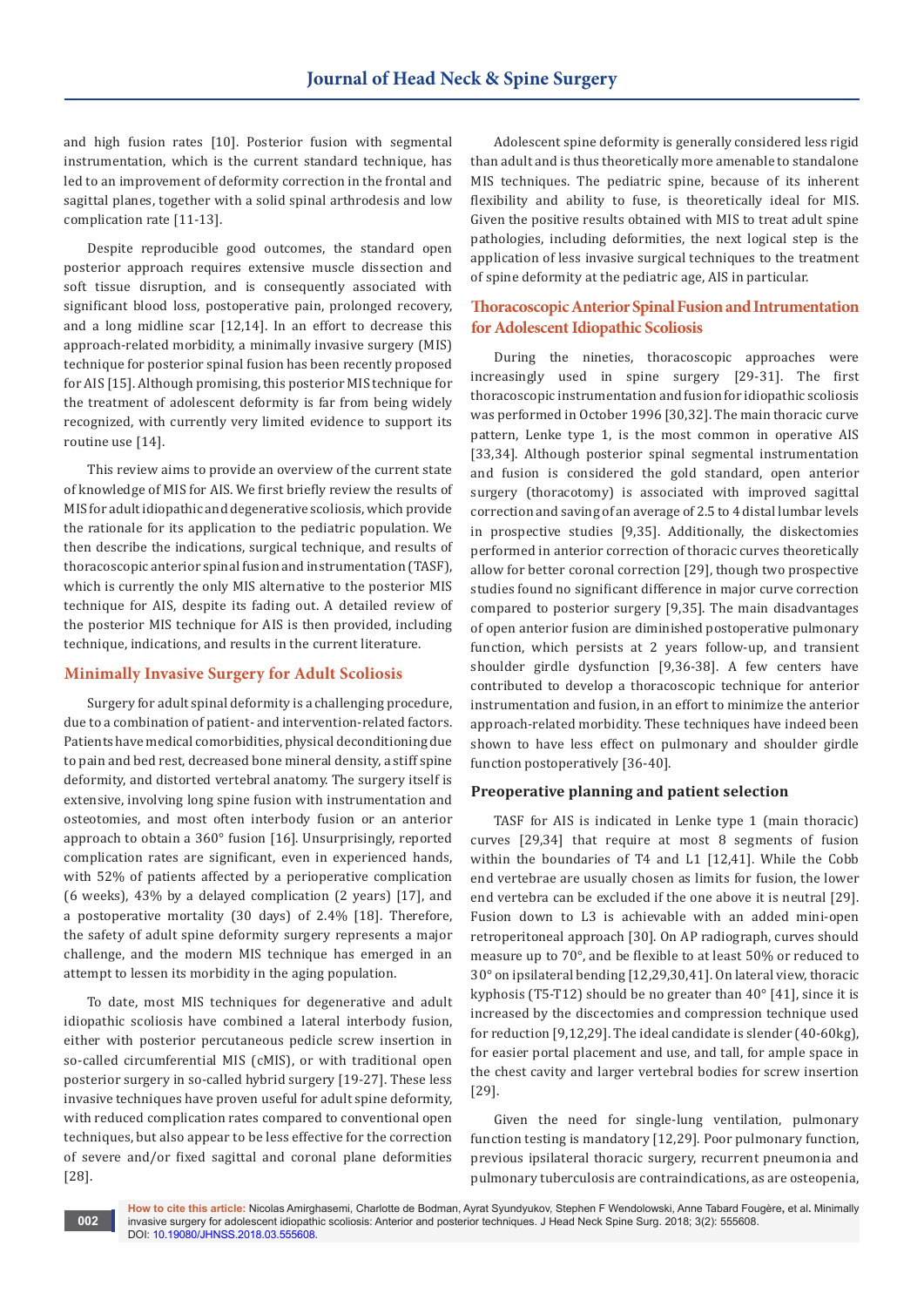seizure disorders and inability of the patient to comply with postoperative instructions due to the risk of implant loosening with the single-rod construct [12].

#### **Surgical technique**

A thoracotomy tray must be available and open, and the surgeon ready to perform an emergency thoracotomy if mandatory, because some complications such as massive bleeding can be difficult to treat through a thoracoscopic access [31].

Five or six portals are used, depending on the number of levels to be instrumented: three or four posterior portals for instrumentation and two anterior portals for scope insertion, spine exposure and discectomies. Once the pleura has been dissected to expose the spine circumferentially, the vertebral discs are removed, and the resulting spaces packed with hemostatic agent. Vertebral screws are inserted at a 10° angle away from the spinal cord, purchasing both cortices, and accurate placement is confirmed with fluoroscopy. A stainlesssteel rod is cut to the appropriate length, measured with a balltip cable run through the screw heads. Bone graft is introduced between the endplates. The rod is then inserted successively over each screw head, applying compression with the next screw head at each segment before tightening the rod in place. A chest tube is inserted, and final X-rays are obtained to confirm curve correction and correct instrumentation [12].

Several types of bone graft may be used: rib autograft alone or augmented with demineralized bone matrix in a putty form, or morselized iliac crest autograft. A fibular strut or femoral ring allograft can also be added at the one or two distal levels of fusion to prevent excessive kyphosis in lower segments [12,30,42].

The chest tube is typically removed on the second or third postoperative day. A custom-molded clamshell thoracolumbar orthosis (TLSO) is prescribed for 3 months postoperatively when the patient is out of bed [12,30,32,42]. Sports, bending and lifting activities are authorized after 3 to 6 months or radiographic evidence of solid anterior fusion [12].

#### **Results**

Initial results with TASF for AIS have been encouraging, despite a significant learning curve.

Compared to the standard posterior approach with pedicle screw fixation, TASF has similar radiographic results, patientbased clinical outcomes and complications rates in Lenke 1 curves up to 70° with a normal or hypokyphotic spine. Advantages include decreased blood loss and transfusion rate, reduced total incision length, fewer fused levels, and preservation of approximately one distal level. Disadvantages include prolonged operative time, the need for a chest tube postoperatively and TLSO brace during 3 months, and slightly lesser improvement of pulmonary function [9,41,43].

Patients are back to school after 2 to 4 weeks and can discontinue pain medication before 4 weeks [30]. Complications of TASF are primarily due to instrumentation failure (rod breakage), pseudarthrosis and pulmonary issues. Interestingly, deep wound infections are virtually non-existent after TASF, contrary to posterior fusion [9,30,32,37,41,43-49].

A steep learning curve of 28 [46] or 30 [50] procedures has been described, during which deformity correction significantly increases and operative time significantly decreases. There does not, however, seem to be a significant difference in complication rates or blood loss throughout the operator's experience. Moreover, convening an experienced access surgeon may decrease this learning curve [31].

TASF is therefore a valid MIS option for AIS. This technically demanding procedure, with an acceptable complication rate including during the learning curve, is however restricted for thoracic curves (Lenke 1) with a normal or hypokyphoticspine and offers similar results for these patients when compared to the gold standard that is open posterior spine fusion. However, due to an increased degree of correction and lower risk of instrumentation failure associated with the modern posterior technique, most spine surgeons, including the proponents of this technique, have converted almost entirely to the posterior approach for thoracic AIS. Those still using TASF generally restrict it to patients with specific concerns regarding the appearance of a long posterior midline scar, and who would accept wearing a postoperative brace [43,44]. Hence a posterior MIS technique, with a wider range of indications and simplified instrumentation, could be more largely accepted by spine surgeons.

## **Posterior Minimally Invasive Surgery for Adolescent Idiopathic Scoliosis**

The current gold standard for the surgical treatment of AIS is open posterior spinal instrumentation and fusion [9,12,41]. This approach creates a long midline incision spanning the vertebral levels to be fused. The appearance of the surgical scar seems to be an important factor in the patient's perception of the outcome [50,51]. In addition, this approach requires extensive detachment of most of the paravertebral muscle insertions from the spinous processes medially to the transverse processes laterally. This causes long-lasting paravertebral muscle injury and denervation, leading to persistent atrophy and decreased strength of trunk extension [52-60]. These injuries are related to retraction pressure, time, and extent of exposure [61].

Given the positive results of MIS techniques in adult spine pathologies, including deformities, the next logical step is to apply them to pediatric deformity surgery, AIS in particular. Yet many technical challenges are faced in this patient population [15,62].

In contrast to adult degenerative scoliosis, AIS patients present with larger curves ( $\geq 45^{\circ}$ ), consequently more levels to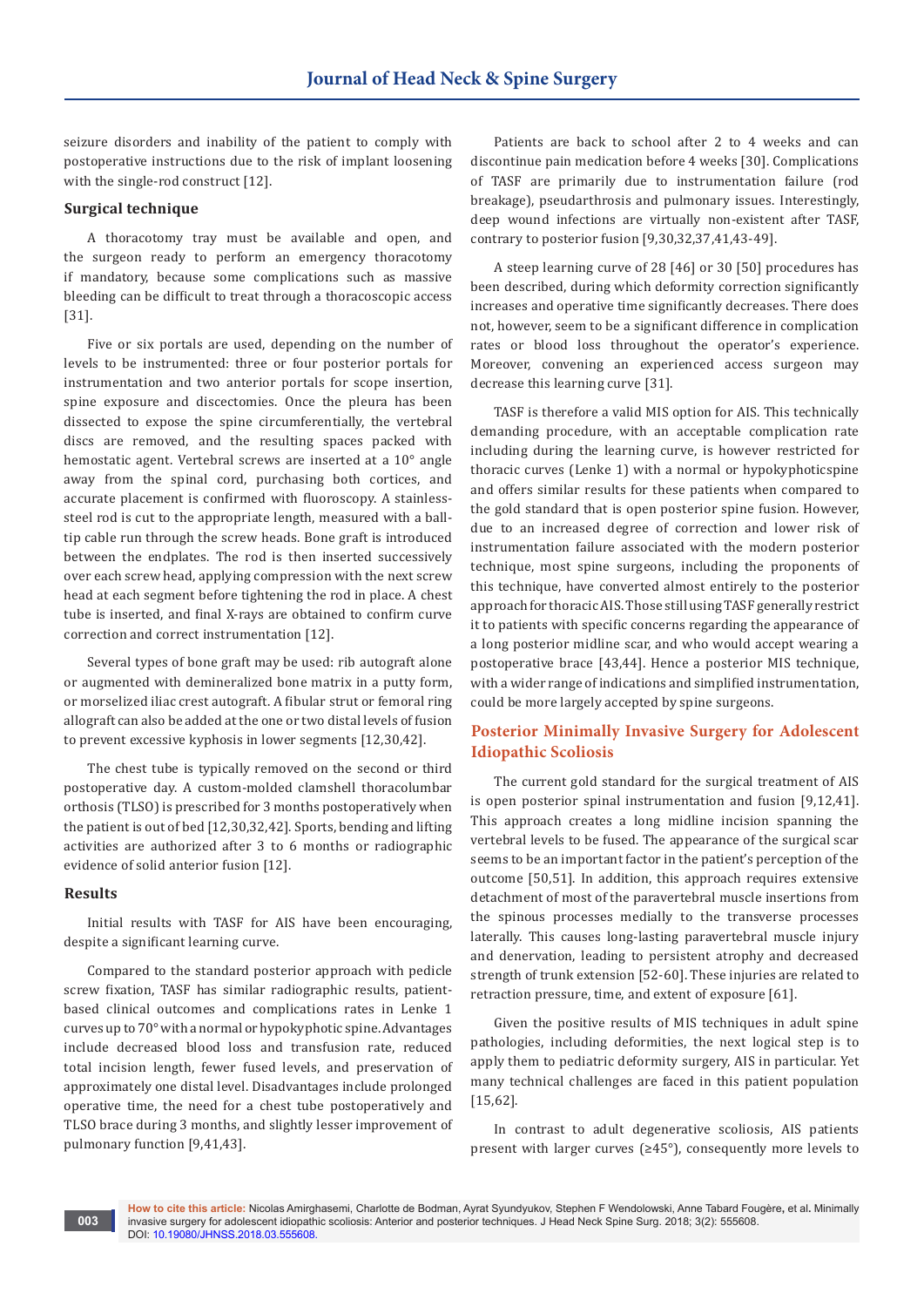instrument (7 to 13), three-dimensional deformity and usually significant vertebral rotation. In cases with double or triple major structural curves (Lenke 2, 3, 4 and 6), passing a rod with normal sagittal contour may be laborious. While the insertion of multiple percutaneous pedicle screws through separate stab incisions is routine in the adult patient population, this is not an option in AIS patients for multiple reasons. First, 14 to 26 screws would need to be inserted under fluoroscopic guidance, thereby increasing radiation exposure to both the surgeon and the young patient. The multitude of incisions would also probably be a major cosmetic concern in adolescents. Finally, surgical access would be a concern due to the small size of the incisions. Performing adequate facetectomy would be difficult, though crucial for fusion. The multiple reduction maneuvers required for the large deformities encountered in AIS (rod translation, rod de-rotation, in situ bending, direct vertebral rotation, and spine translation) would be limited by both the incision size and MIS instrumentation systems [15,62].

In this setting, a specific MIS technique for AIS has been used since May 2008, based on three small cutaneous incisions with an underlying muscle splitting approach. It has been developed with the aim to limit incision length and soft tissue dissection, while allowing large facet osteotomies to promote fusion, insertion of pedicle screws with a free hand technique, and effortless introduction of contoured rods [15].

#### **Surgical technique**

**004**

The patient is installed prone on a radiolucent table, as for a conventional posterior approach. After prepping and draping, fluoroscopy is used to determine the length and localization of 3 separated midline skin incisions (Figure 1). Fluoroscopy use is limited to the planning of the skin incisions [14].



of the vertebrae to be instrumented and fused are marked using fluoroscopy, to allow for planning of the 3 separate skin incisions. The 3 incisions will be made on the median line and centered over the pedicles of the vertebrae to be instrumented. *Right side of the picture: cephalad.*

The skin is then undermined laterally to allow for paramedian extraperiosteal fascial incisions on each side of the spine. A blunt muscle sparing approach is used down to

the facet joints in the lumbar spine, and to the transverse processes in the thoracic spine. This is similar to the paraspinal sacrospinalis-splitting approach described by Wiltse for the lumbar spine [63-65]. Posterior elements are uncovered using electrocoagulation, from the basis of the lamina to the transverse processes. Wide facetectomies are performed. The pedicles are cannulated using the free hand technique [66] and marked with pedicle markers. The facet joints are then decorticated using a high-speed burr. Bone graft (a mixture of autograft from the facetectomies and freeze-dried allograft) is applied before definitive instrumentation (Figure 2).



**Figure 2: I**ntraoperative view showing the custom-made pedicle markers inserted on the right side of the patient at T2, T3 and T4. The posterior elements have been decorticated and bone graft has been laid down. *Right side of the picture: cephalad.*

Three segments are instrumented, one per skin incision (Figure 3). The facet joints located between skin incisions are not instrumented, but facetectomies, decortications and bone grafting are still performed by mobilizing the skin and soft tissues.



**Figure 3:** Intraoperative view showing the 3 posterior skin incisions, centered over the three segments of instrumentation. The prepared pedicles remain located with pedicle markers (not visible deeply in the wounds). Facetectomies and decortication have been performed, and bone graft has been applied. *Right side of the picture: cephalad*

Cannulated pedicle screws, already connected to reduction tubes, are then exchanged with the cannulated pedicle markers using a guide wire (Figure 4). Monoaxial screws are placed in the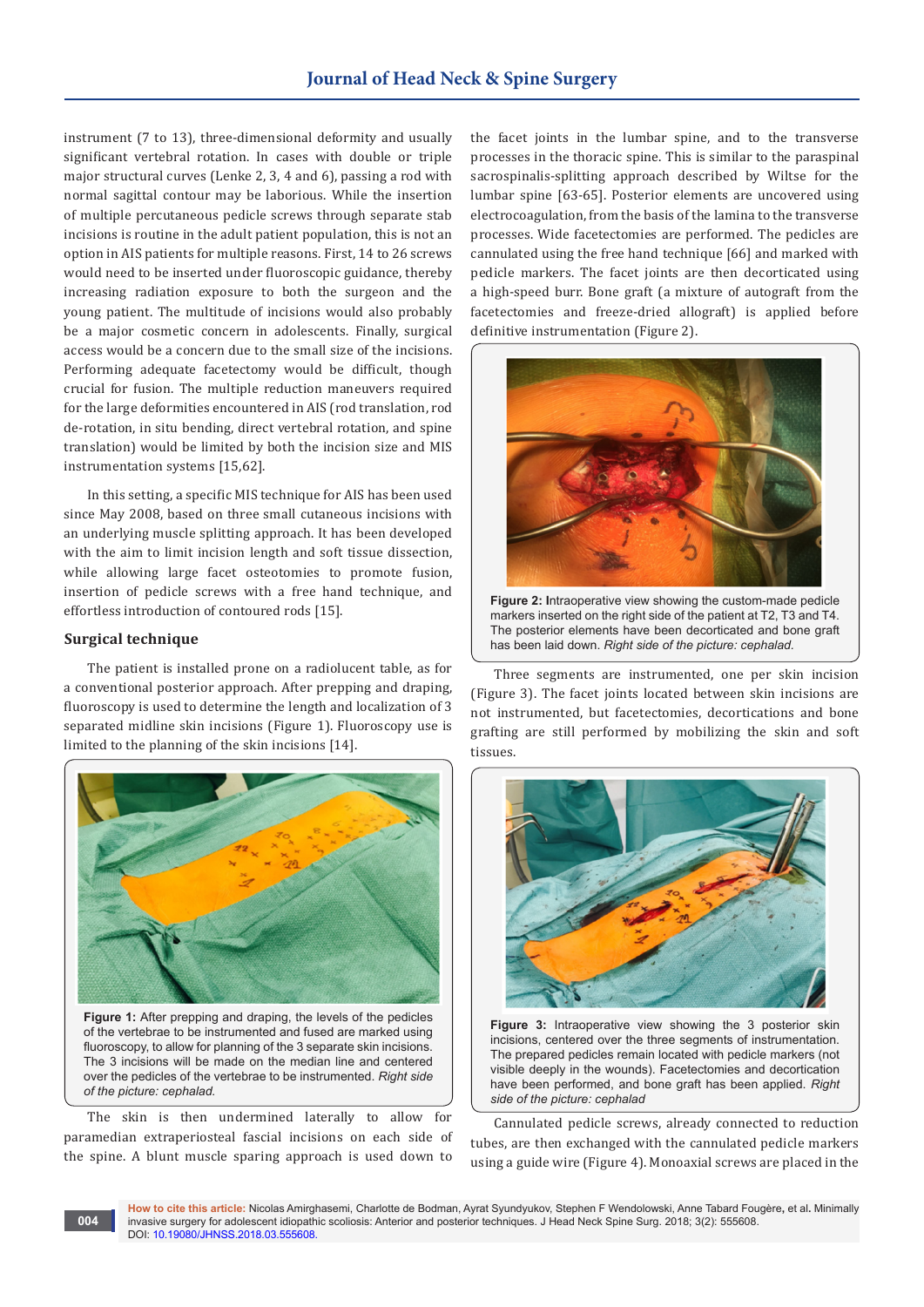convexity of the major curve. The remaining screws are polyaxial. Some alternate reduction screws with extended tabs and MIS screws with open connectors (reduction tubes) between levels [15,62]. Others [67] favor MIS screws with reduction tubes at every instrumented level, in order to facilitate insertion of the rod and apical derotation during deformity reduction.



**Figure 4:** Cannulated pedicle screws, mounted with MIS reduction tubes, have been exchanged with the pedicle markers on the right side of the patient. *Right side of the picture: cephalad.*



**Figure 5:** The contoured rod is inserted first on the right side of the patient for a right thoracic curve, and passed from distal to proximal, using the slots of the MIS reduction tubes. Note on the left side of the picture the hexagonal wrench used to control rod rotation. *Right side of the picture: cephalad.*

Two 5.5mm cobalt chrome rods are cut to the measured length and contoured with the appropriate sagittal profile. The convex side rod is introduced first. It is passed below the fascia of the cutaneous bridge under direct visualization, then through the slots of the reduction tubes. Inserting the rod from caudal to cephalad avoids conflict with the patient's head (Figure 5), but some argue that the opposite direction offers increased safety due to the fact that the orientation of the overlapping laminae and facets in the thoracic spine tends to prevent accidental penetration of the spinal canal [15,62]. Rod derotation and a gradual spine-to-rod reduction technique are used to correct

**005**

most of the deformity. The rod is secured using set screws, and direct apical segmental derotation is performed. The pedicle markers on the concave side are finally exchanged for pedicle screws. The second concave rod is overcontoured in the sagittal plane to allow for further deformity correction in the transverse plane.It is then also inserted from distal to proximal.

#### **Results in the current literature**

There is currently limited data on the application of posterior MIS in pediatric spine deformity, despite the fact that it may have the potential to significantly improve perioperative morbidity.

Samdani et al. [68] first reported their results using posterior MIS technique to treat AIS patients. Their surgical technique varies slightly with the one previously described by the fact that they used a single midline skin incision instead of 3 separated incisions. This allows for increased implant density with bilateral pedicle screws at every level fused. Fifteen patients were operated with a mean age of 14.1 years (11-16) and an average follow-up of 8 months (2-35). The preoperative major curve Cobb angle was on an average 54° (45-82) and was corrected to a mean of 18° (9-35). This represents an average correction of 67%. In the sagittal plane, thoracic kyphosis decreased from 31° (18-47) to 26° (15-34). The mean estimated blood loss (EBL) was 254ml (100-672) and the average operative time (ORT) was 470 minutes (236-662). Regarding complications, one patient presented with a pullout of the proximal screws at 8 months postoperatively and required revision.

Miyanji et al. [14] reported their results comparing a three-incision posterior MIS technique with standard open posterior surgery for AIS. Sixteen patients treated with MIS were matched for age, sex, curve type and size to 16 patients treated with conventional open surgery. There was no significant difference between MIS and open surgery in terms of major Cobb angle correction  $(63\% \pm 13 \text{ versus } 68\% \pm 8 \text{ respectively})$ or postoperative thoracic kyphosis (21° ±9 versus 17°±5 respectively). In the MIS group, EBL was significantly lower (277ml ±105 versus 388ml ±158), ORT was significantly longer (444min  $\pm$ 89 versus 350min  $\pm$ 76) and hospital stay (LOS) was significantly shorter (4.63 days  $\pm 0.96$  versus 6.19 days  $\pm 1.68$ ) when compared to open surgery.

In a retrospective comparative study, Sarwahi et al. [62] compared 7 MIS patients to 15 open posterior patients with 2 years of follow-up data. MIS was associated with a longer median ORT despite a decreased implant density. There was no significant difference in EBL, EBL per fixation point, amount of fluids administered, number of intensive care unit days, LOS, time to mobilization, visual analog pain scores, patient-controlled analgesia days, deformity correction, screw placement accuracy, fusion rate or complications. There was a lower incidence of postoperative anemia and transfusion in the MIS group. The difference in ORT should be interpreted with caution, given the fact that this small series of 7 patients was considered the senior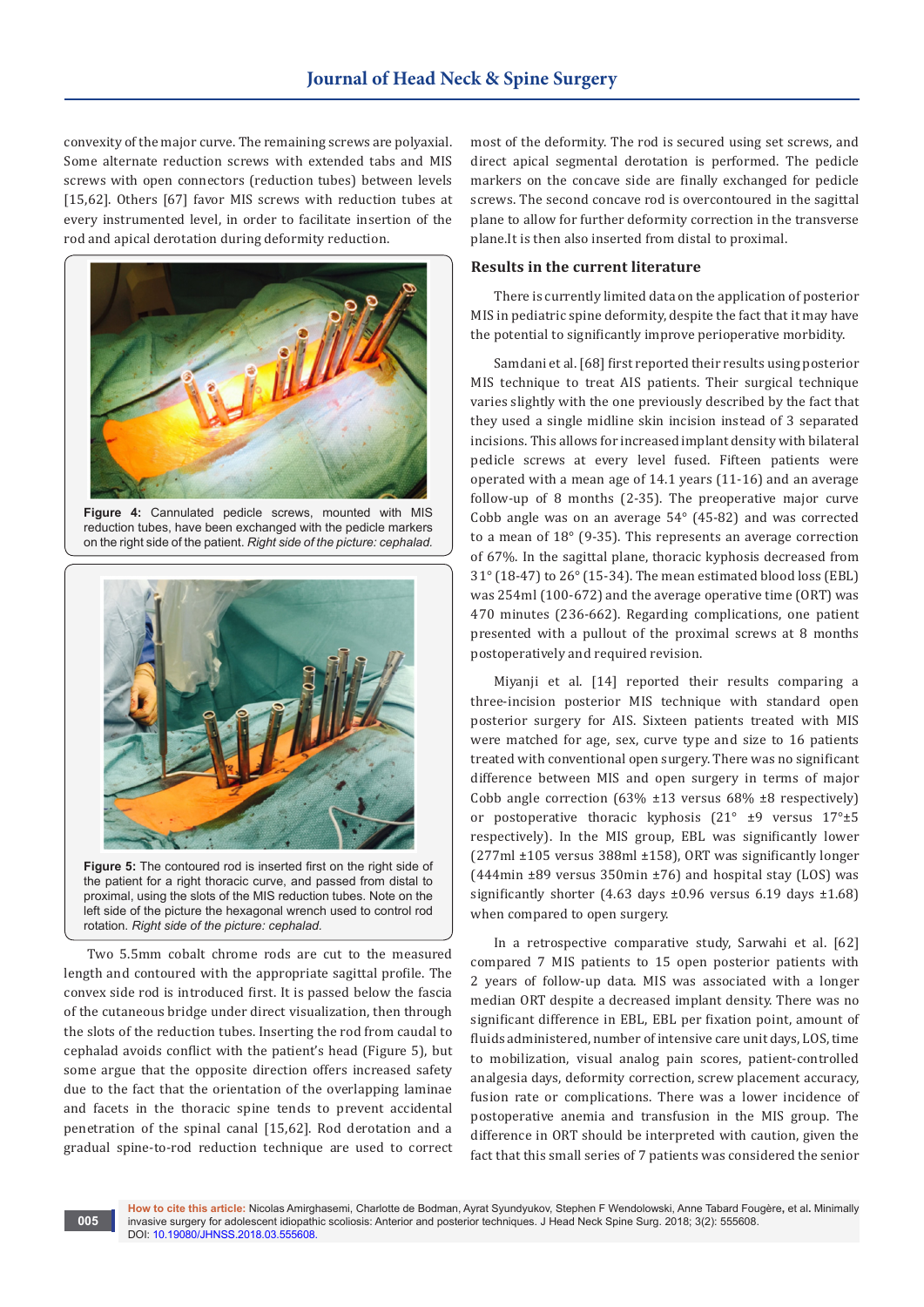surgeon's learning curve. Considering what we know from TASF [45,49] and another series on posterior MIS [67], this most likely represents the very beginning of the learning curve.

It is worth noting that LOS is influenced by numerous factors, among which postoperative management seems to play an important role. Postoperative admission of AIS patients to a general ward, rather than an intensive care unit, has been correlated with a reduced LOS and decreased analgesic medication usage [69]. The use of an early discharge pathway has been associated with a 48% shorter LOS after posterior spinal fusion for AIS [70-72]. The two comparative studies mentioned above did not specifically describe their recovery protocol, nor did they specify whether postoperative management was any different between MIS and open surgery groups [14,62].

The largest series to date is a retrospective analysis on prospectively collected data by de Bodman et al. [67]. It reported results from the first 70 consecutive patients who underwent posterior MIS for AIS by a single surgeon, with a mean age of 15 years ±4.5 and a male to female ratio of 8:62. Preoperative major Cobb angle averaged 58.9°±12.6 and was significantly corrected to  $17.7^{\circ}$  ±10.2 (a 69% ±20 curve correction). Thoracic kyphosis, as evaluated between T2-T12 and T5-T12, was also significantly improved by 18% and 24% respectively.

Perioperative (30 days) complication rate was 4.3%, with 3 complications in 3 patients: 1 subcutaneous hematoma, 1 deep venous thrombosis, and 1 pneumothorax. Five (7.1%) additional complications occurred in 5 patients at an overall mean followup of 2 years ±1.4: 1 superficial wound infection, 1 suture granuloma, and 3 delayed deep surgical site infections (4.3%). These 3 delayed deep surgical site infections were encountered among the first 19 patients treated with MIS.

ORT averaged 337min ±121. ORT per level showed a steep decrease over the first 25 cases, then stabilized to a plateau of 25min ±5. The mean EBL was 346ml ±175, and EBL per level was 36ml ±14. No allogeneic blood transfusions were needed. EBL also significantly decreased with increasing experience with the surgical technique. The average LOS was 4.6 days ±0.8. The average number of screws used was 18.6 ±4.1. The mean number of levels fused was  $11.2 \pm 4.9$ , representing an overall average of 30 ±15.1 minutes of ORT per level.

These results indicate that MIS for AIS is associated with a significant correction of spine deformity in frontal and sagittal planes, together with low EBL and short LOS. The perioperative complication rate compares well with the standard open technique, as reported by large morbidity databases [1]. The rate of delayed surgical site infection, however, was unusually high, with reported rates after open posterior surgery ranging from 0.9% to 3% [1,73-76]. The duration of surgery is significantly correlated with the rate of multiple complications [77]. Given the reduction in ORT over the first 25 cases in this series, the high rate of delayed infection could be due to a learning curve effect.

**006**

Taken together, the limited available data suggest that the use of posterior MIS for AIS is associated with deformity correction and complication rates similar to open posterior spinal fusion, with potential benefits related to a less traumatizing exposure, low blood loss and a diminished length of hospital stay. However, these encouraging results are obtained at the expense of an increased surgical time, which could be related, at least partially, to a learning curve effect.

#### **Conclusion**

Posterior MIS for AIS is associated with low blood loss and decreased length of hospital stay, while offering similar power of deformity correction in the frontal and sagittal planes, when compared with standard open posterior technique. However, operative time is significantly increased, at least during the surgeon's learning curve. The longer-term safety of this procedure needs to be documented in larger studies with a minimum of 2 and 5 years of follow-up, before recommending its routine use. Finally, the most important challenge will probably be to offer this type of surgery to the frailest pediatric spine deformity patients, without further increasing the significant complication rate associated with the surgical treatment of neuromuscular scoliosis.

#### **References**

- 1. [Reames DL, Smith JS, Fu KM, Polly DW, Ames CP, et al. \(2011\)](https://www.ncbi.nlm.nih.gov/pubmed/21037528)  [Complications in the surgical treatment of 19,360 cases of pediatric](https://www.ncbi.nlm.nih.gov/pubmed/21037528)  [scoliosis: a review of the Scoliosis Research Society Morbidity and](https://www.ncbi.nlm.nih.gov/pubmed/21037528)  [Mortality database. Spine \(Phila Pa 1976\) 36\(18\):1484-1491.](https://www.ncbi.nlm.nih.gov/pubmed/21037528)
- 2. [Pehrsson K, Larsson S, Oden A, Nachemson A \(1992\) Long-term follow](https://www.ncbi.nlm.nih.gov/pubmed/1411763)[up of patients with untreated scoliosis. A study of mortality, causes of](https://www.ncbi.nlm.nih.gov/pubmed/1411763)  [death, and symptoms. Spine \(Phila Pa 1976\) 17\(9\):1091-1096](https://www.ncbi.nlm.nih.gov/pubmed/1411763)
- 3. [Pehrsson K, Nachemson A, Olofson J, Ström K, Larsson S \(1992\)](https://www.ncbi.nlm.nih.gov/pubmed/1626306)  [Respiratory failure in scoliosis and other thoracic deformities. A survey](https://www.ncbi.nlm.nih.gov/pubmed/1626306)  [of patients with home oxygen or ventilator therapy in Sweden. Spine](https://www.ncbi.nlm.nih.gov/pubmed/1626306)  [\(Phila Pa 1976\) 17\(6\):714-718.](https://www.ncbi.nlm.nih.gov/pubmed/1626306)
- 4. [Weinstein SL, Dolan LA, Spratt KF, Peterson KK, Spoonamore MJ, et](https://www.ncbi.nlm.nih.gov/pubmed/12578488)  [al. \(2003\) Health and function of patients with untreated idiopathic](https://www.ncbi.nlm.nih.gov/pubmed/12578488)  [scoliosis: a 50-year natural history study. JAMA 289\(5\):559-567.](https://www.ncbi.nlm.nih.gov/pubmed/12578488)
- 5. [Saltikov JB, Weiss HR, Chockalingam N, Taranu R, Srinivas S, et al. \(2015\)](https://www.ncbi.nlm.nih.gov/pubmed/25908428)  [Surgical versus non-surgical interventions in people with adolescent](https://www.ncbi.nlm.nih.gov/pubmed/25908428)  [idiopathic scoliosis. Cochrane Database Syst Rev 4: CD010663.](https://www.ncbi.nlm.nih.gov/pubmed/25908428)
- 6. [Maruyama T, Takeshita K \(2008\) Surgical treatment of scoliosis: a](https://www.ncbi.nlm.nih.gov/pubmed/18423027)  [review of techniques currently applied. Scoliosis 3:6.](https://www.ncbi.nlm.nih.gov/pubmed/18423027)
- 7. [Sy N, Bettany-Saltikov J, Moramarco M \(2016\) Evidence for Conservative](https://www.ncbi.nlm.nih.gov/pubmed/26573167)  [Treatment of Adolescent Idiopathic Scoliosis - Update 2015 \(Mini-](https://www.ncbi.nlm.nih.gov/pubmed/26573167)[Review\). CurrPediatr Rev 12\(1\):6-11.](https://www.ncbi.nlm.nih.gov/pubmed/26573167)
- 8. [Weinstein SL, Dolan LA, Wright JG, Dobbs MB \(2013\) Effects of bracing](https://www.nejm.org/doi/full/10.1056/nejmoa1307337)  [in adolescents with idiopathic scoliosis. N Engl J Med 369:1512-1521.](https://www.nejm.org/doi/full/10.1056/nejmoa1307337)
- 9. [Newton PO, Marks MC, Bastrom TP,Betz R, Clements D, et al. \(2013\)](https://www.ncbi.nlm.nih.gov/pubmed/22869062)  [Surgical treatment of Lenke 1 main thoracic idiopathic scoliosis:](https://www.ncbi.nlm.nih.gov/pubmed/22869062)  [results of a prospective, multicenter study. Spine \(Phila Pa 1976\)](https://www.ncbi.nlm.nih.gov/pubmed/22869062)  [38\(4\):328-338.](https://www.ncbi.nlm.nih.gov/pubmed/22869062)
- 10. [Lonner BS \(2007\) Emerging minimally invasive technologies for the](https://www.ncbi.nlm.nih.gov/pubmed/17629990)  [management of scoliosis. Orthop Clin North Am 38\(3\):431-440.](https://www.ncbi.nlm.nih.gov/pubmed/17629990)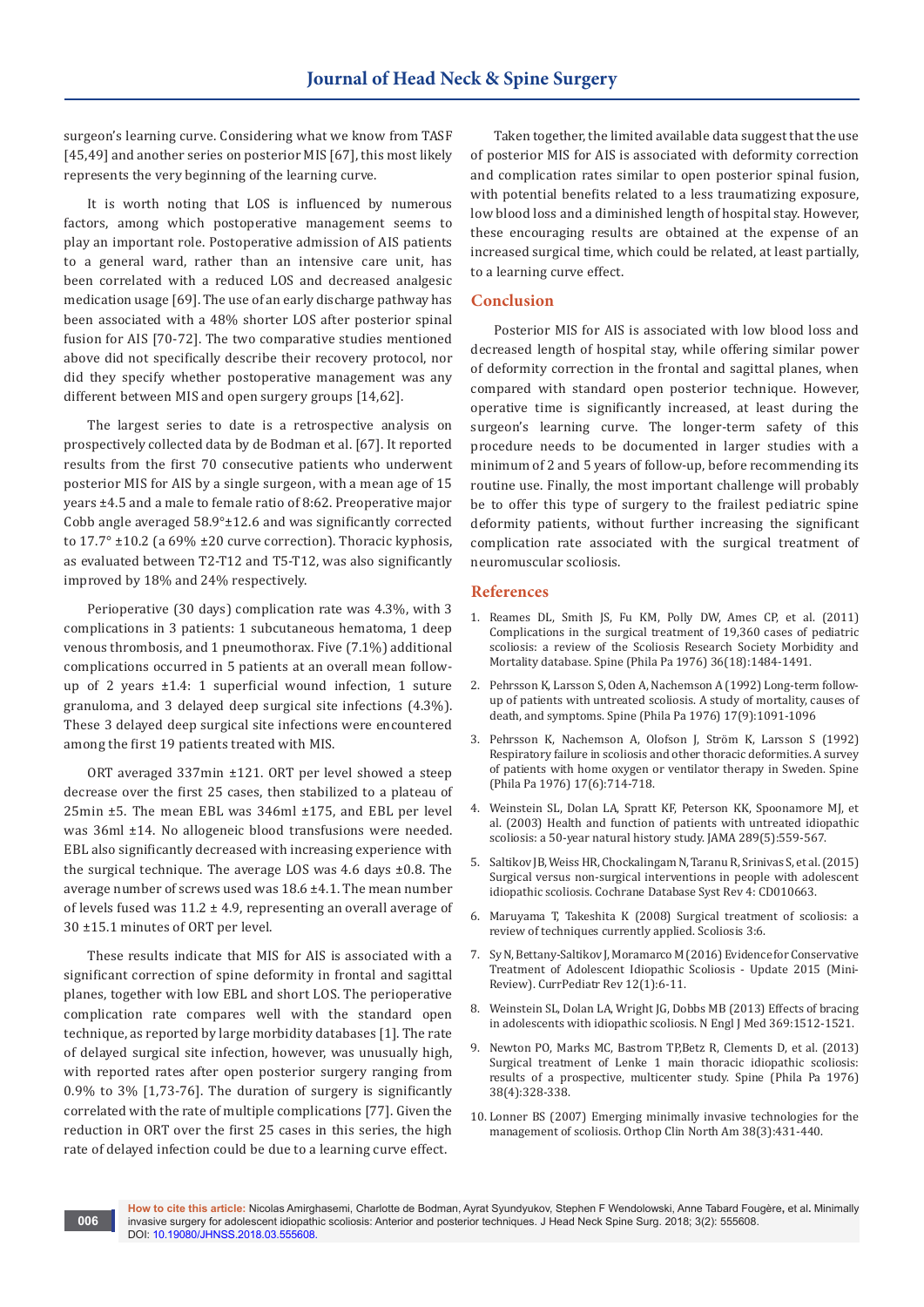- 11. [Lenke LG, Bridwell KH, Blanke K, Baldus C, Weston J \(1998\) Radiographic](https://www.ncbi.nlm.nih.gov/pubmed/9655098)  [results of arthrodesis with Cotrel-Dubousset instrumentation for the](https://www.ncbi.nlm.nih.gov/pubmed/9655098)  [treatment of adolescent idiopathic scoliosis. A five to ten-year follow](https://www.ncbi.nlm.nih.gov/pubmed/9655098)[up study. J Bone Joint Surg Am 80\(6\):807-814](https://www.ncbi.nlm.nih.gov/pubmed/9655098)
- 12. [Lonner BS, Kondrachov D, Siddiqi F, Hayes V, Scharf C \(2007\)](https://www.ncbi.nlm.nih.gov/pubmed/17332133)  [Thoracoscopic spinal fusion compared with posterior spinal fusion](https://www.ncbi.nlm.nih.gov/pubmed/17332133)  [for the treatment of thoracic adolescent idiopathic scoliosis. Surgical](https://www.ncbi.nlm.nih.gov/pubmed/17332133)  [technique. J Bone Joint Surg Am 89 Suppl 2 Pt.1: 142-156.](https://www.ncbi.nlm.nih.gov/pubmed/17332133)
- 13. [Richards BS, Herring JA, Johnston CE, Birch JG, Roach JW \(1994\)](https://www.ncbi.nlm.nih.gov/pubmed/7939996)  [Treatment of adolescent idiopathic scoliosis using Texas Scottish Rite](https://www.ncbi.nlm.nih.gov/pubmed/7939996)  [Hospital instrumentation. Spine \(Phila Pa 1976\) 19\(14\):1598-1605.](https://www.ncbi.nlm.nih.gov/pubmed/7939996)
- 14. Miyanji F, Samdani A, Ghag A, Marks M, Newton PO (2013) Minimally invasive surgery for AIS: en early prospective comparisonwith standard open surgery. J Spine 1:1-4.
- 15. [Sarwahi V, Wollowick AL, Sugarman EP, Horn JJ, Gambassi M, et al.](https://scoliosisjournal.biomedcentral.com/articles/10.1186/1748-7161-6-16)  [\(2011\) Minimally invasive scoliosis surgery: an innovative technique](https://scoliosisjournal.biomedcentral.com/articles/10.1186/1748-7161-6-16)  [in patients with adolescent idiopathic scoliosis. Scoliosis 6:16.](https://scoliosisjournal.biomedcentral.com/articles/10.1186/1748-7161-6-16)
- 16. [Wang MY \(2013\) Improvement of sagittal balance and lumbar lordosis](https://www.ncbi.nlm.nih.gov/pubmed/23101944)  [following less invasive adult spinal deformity surgery with expandable](https://www.ncbi.nlm.nih.gov/pubmed/23101944)  [cages and percutaneous instrumentation. J Neurosurg Spine 18\(1\):4-](https://www.ncbi.nlm.nih.gov/pubmed/23101944) [12.](https://www.ncbi.nlm.nih.gov/pubmed/23101944)
- 17. [Smith JS, Klineberg E, Lafage V, Shaffrey CI, Schwab F, et al. \(2016\)](https://www.ncbi.nlm.nih.gov/pubmed/26918574)  [Prospective multicenter assessment of perioperative and minimum](https://www.ncbi.nlm.nih.gov/pubmed/26918574)  [2-year postoperative complication rates associated with adult spinal](https://www.ncbi.nlm.nih.gov/pubmed/26918574)  [deformity surgery. J Neurosurg Spine 25\(1\): 1-14.](https://www.ncbi.nlm.nih.gov/pubmed/26918574)
- 18. [Pateder DB, Gonzales RA, Kebaish KM, Cohen DB, Chang JY, et al. \(2008\)](https://www.ncbi.nlm.nih.gov/pubmed/18469696)  [Short-term mortality and its association with independent risk factors](https://www.ncbi.nlm.nih.gov/pubmed/18469696)  [in adult spinal deformity surgery. Spine \(Phila Pa 1976\) 33\(11\):1224-](https://www.ncbi.nlm.nih.gov/pubmed/18469696) [1228.](https://www.ncbi.nlm.nih.gov/pubmed/18469696)
- 19. [Anand N, Baron EM, Khandehroo B \(2014\) Is circumferential minimally](https://www.ncbi.nlm.nih.gov/pubmed/24658900)  [invasive surgery effective in the treatment of moderate adult idiopathic](https://www.ncbi.nlm.nih.gov/pubmed/24658900)  [scoliosis? Clin OrthopRelat Res 472\(6\):1762-1768.](https://www.ncbi.nlm.nih.gov/pubmed/24658900)
- 20. [Anand N, Baron EM, Khandehroo B, Kahwaty S \(2013\) Long-term 2- to](https://www.ncbi.nlm.nih.gov/pubmed/23715025)  [5-year clinical and functional outcomes of minimally invasive surgery](https://www.ncbi.nlm.nih.gov/pubmed/23715025)  [for adult scoliosis. Spine \(Phila Pa 1976\) 38\(18\):1566-1575.](https://www.ncbi.nlm.nih.gov/pubmed/23715025)
- 21. [Anand N, Baron EM, Thaiyananthan G, Khalsa K, Goldstein TB \(2008\)](https://www.ncbi.nlm.nih.gov/pubmed/18836355)  [Minimally invasive multilevel percutaneous correction and fusion for](https://www.ncbi.nlm.nih.gov/pubmed/18836355)  [adult lumbar degenerative scoliosis: a technique and feasibility study. J](https://www.ncbi.nlm.nih.gov/pubmed/18836355)  [Spinal Disord Tech 21\(7\):459-467.](https://www.ncbi.nlm.nih.gov/pubmed/18836355)
- 22. [Deukmedjian AR, Ahmadian A, Bach K, Zouzias A, Uribe JS \(2013\)](https://www.ncbi.nlm.nih.gov/pubmed/23905955)  [Minimally invasive lateral approach for adult degenerative scoliosis:](https://www.ncbi.nlm.nih.gov/pubmed/23905955)  [lessons learned. Neurosurg Focus 35\(2\):E4.](https://www.ncbi.nlm.nih.gov/pubmed/23905955)
- 23. [Haque RM, Mundis GM, Ahmed Y, El Ahmadieh TY, Wang MY, et al.](https://www.ncbi.nlm.nih.gov/pubmed/24785478)  [\(2014\) Comparison of radiographic results after minimally invasive,](https://www.ncbi.nlm.nih.gov/pubmed/24785478)  [hybrid, and open surgery for adult spinal deformity: a multicenter](https://www.ncbi.nlm.nih.gov/pubmed/24785478)  [study of 184 patients. Neurosurg Focus 36\(5\):E13.](https://www.ncbi.nlm.nih.gov/pubmed/24785478)
- 24. Haque RM, Uddin OM, Ahmed Y, El Ahmadieh TY, Hashmi SZ, et al. (2014) "Push-Through" Rod Passage Technique for the Improvement of Lumbar Lordosis and Sagittal Balance in Minimally Invasive Adult Degenerative Scoliosis Surgery. J Spinal Disord Tech.
- 25. [Park P, Wang MY, Lafage V, Nguyen S, Ziewacz J, et al. \(2015\) Comparison](https://www.ncbi.nlm.nih.gov/pubmed/25635632)  [of two minimally invasive surgery strategies to treat adult spinal](https://www.ncbi.nlm.nih.gov/pubmed/25635632)  [deformity. J Neurosurg Spine 22\(4\):374-380.](https://www.ncbi.nlm.nih.gov/pubmed/25635632)
- 26. [Uddin OM, Haque R, Sugrue PA, Ahmed YM, El Ahmadieh TY, et al.](https://www.ncbi.nlm.nih.gov/pubmed/26315955)  [\(2015\) Cost minimization in treatment of adult degenerative scoliosis.](https://www.ncbi.nlm.nih.gov/pubmed/26315955)  [J Neurosurg Spine 23\(6\):798-806.](https://www.ncbi.nlm.nih.gov/pubmed/26315955)
- 27. [Uribe JS, Deukmedjian AR, Mummaneni PV, Fu KM, Mundis GM, et al.](https://www.ncbi.nlm.nih.gov/pubmed/24785480)  [\(2014\) Complications in adult spinal deformity surgery: an analysis of](https://www.ncbi.nlm.nih.gov/pubmed/24785480)

[minimally invasive, hybrid, and open surgical techniques. Neurosurg](https://www.ncbi.nlm.nih.gov/pubmed/24785480)  [Focus 36\(5\):E15.](https://www.ncbi.nlm.nih.gov/pubmed/24785480)

- 28. [Kanter AS, Tempel ZJ, Ozpinar A, Okonkwo DO \(2016\) A Review of](https://www.ncbi.nlm.nih.gov/pubmed/26839986)  [Minimally Invasive Procedures for the Treatment of Adult Spinal](https://www.ncbi.nlm.nih.gov/pubmed/26839986)  [Deformity. Spine \(Phila Pa 1976\) 41 Suppl 8:S59-S65.](https://www.ncbi.nlm.nih.gov/pubmed/26839986)
- 29. [Sucato DJ \(2003\) Thoracoscopic anterior instrumentation and fusion](https://www.ncbi.nlm.nih.gov/pubmed/12889860)  [for idiopathic scoliosis. J Am AcadOrthop Surg 11\(4\):221-227.](https://www.ncbi.nlm.nih.gov/pubmed/12889860)
- 30. Norton RP, Patel D, Kurd MF, et al. (2007) The use of thoracoscopy in the management of adolescent idiopathic scoliosis. Spine Phila Pa 1976 32:2777-2785.
- 31. [Crawford AH \(2005\) Anterior surgery in the thoracic and lumbar spine:](https://www.ncbi.nlm.nih.gov/pubmed/15948482)  [endoscopic techniques in children. Instr Course Lect 54:567-576.](https://www.ncbi.nlm.nih.gov/pubmed/15948482)
- 32. [Picetti GD, Ertl JP, Bueff HU \(2001\) Endoscopic instrumentation,](https://www.ncbi.nlm.nih.gov/pubmed/14588347)  [correction, and fusion of idiopathic scoliosis. Spine J 1\(3\):190-197.](https://www.ncbi.nlm.nih.gov/pubmed/14588347)
- 33. [Lenke LG, Betz RR, Clements D, Merola A, Haher T, et al. \(2002\) Curve](https://www.ncbi.nlm.nih.gov/pubmed/11884908)  [prevalence of a new classification of operative adolescent idiopathic](https://www.ncbi.nlm.nih.gov/pubmed/11884908)  [scoliosis: does classification correlate with treatment? Spine \(Phila Pa](https://www.ncbi.nlm.nih.gov/pubmed/11884908)  [1976\) 27\(6\):604-611.](https://www.ncbi.nlm.nih.gov/pubmed/11884908)
- 34. [Lenke LG, Betz RR, Harms J, Bridwell KH, Clements DH, et al. \(2001\)](https://www.ncbi.nlm.nih.gov/pubmed/11507125)  [Adolescent idiopathic scoliosis: a new classification to determine](https://www.ncbi.nlm.nih.gov/pubmed/11507125)  [extent of spinal arthrodesis. J Bone Joint Surg Am 83–A\(8\):1169-1181.](https://www.ncbi.nlm.nih.gov/pubmed/11507125)
- 35. [Betz RR, Harms J, Clements DH, Lenke LG, Lowe TG, et al. \(1999\)](https://www.ncbi.nlm.nih.gov/pubmed/10025017)  [Comparison of anterior and posterior instrumentation for correction](https://www.ncbi.nlm.nih.gov/pubmed/10025017)  [of adolescent thoracic idiopathic scoliosis. Spine \(Phila Pa 1976\)](https://www.ncbi.nlm.nih.gov/pubmed/10025017)  [24\(3\):225-239.](https://www.ncbi.nlm.nih.gov/pubmed/10025017)
- 36. [Kishan S, Bastrom T, Betz RR, Lenke LG, Lowe TG, et al. \(2007\)](https://europepmc.org/abstract/med/17304137)  [Thoracoscopic scoliosis surgery affects pulmonary function less than](https://europepmc.org/abstract/med/17304137)  [thoracotomy at 2 years postsurgery. Spine Phila Pa 1976 32\(4\):453-](https://europepmc.org/abstract/med/17304137) [458.](https://europepmc.org/abstract/med/17304137)
- 37. [Newton PO, Marks M, Faro F, Betz R, Clements D, et al. \(2003\) Use](https://www.ncbi.nlm.nih.gov/pubmed/14560200)  [of video-assisted thoracoscopic surgery to reduce perioperative](https://www.ncbi.nlm.nih.gov/pubmed/14560200)  [morbidity in scoliosis surgery. Spine \(Phila Pa 1976\) 28\(20\):S249-S254.](https://www.ncbi.nlm.nih.gov/pubmed/14560200)
- 38. [Ritzman TF, Upasani VV, Pawelek JB, Betz RR, Newton PO \(2008\) Return](https://www.ncbi.nlm.nih.gov/pubmed/18794765)  [of shoulder girdle function after anterior versus posterior adolescent](https://www.ncbi.nlm.nih.gov/pubmed/18794765)  [idiopathic scoliosis surgery. Spine \(Phila Pa 1976\) 33\(20\):2228-2235.](https://www.ncbi.nlm.nih.gov/pubmed/18794765)
- 39. [Lonner BS, Auerbach JD, Estreicher MB, Betz RR, Crawford AH, et al.](https://www.ncbi.nlm.nih.gov/pubmed/19956028)  [\(2009\) Pulmonary function changes after various anterior approaches](https://www.ncbi.nlm.nih.gov/pubmed/19956028)  [in the treatment of adolescent idiopathic scoliosis. J Spinal Disord Tech](https://www.ncbi.nlm.nih.gov/pubmed/19956028)  [22\(8\):551-558.](https://www.ncbi.nlm.nih.gov/pubmed/19956028)
- 40. [Faro FD, Marks MC, Newton PO, Blanke K, Lenke LG \(2005\)](https://www.ncbi.nlm.nih.gov/pubmed/15864159)  [Perioperative changes in pulmonary function after anterior scoliosis](https://www.ncbi.nlm.nih.gov/pubmed/15864159)  [instrumentation: thoracoscopic versus open approaches. Spine \(Phila](https://www.ncbi.nlm.nih.gov/pubmed/15864159)  [Pa 1976\) 30\(9\):1058-1063.](https://www.ncbi.nlm.nih.gov/pubmed/15864159)
- 41. [Lonner BS, Auerbach JD, Estreicher M, Milby AH, Kean KE \(2009\)](https://www.ncbi.nlm.nih.gov/pubmed/19181984)  [Video-assisted thoracoscopic spinal fusion compared with posterior](https://www.ncbi.nlm.nih.gov/pubmed/19181984)  [spinal fusion with thoracic pedicle screws for thoracic adolescent](https://www.ncbi.nlm.nih.gov/pubmed/19181984)  [idiopathic scoliosis. J Bone Joint Surg Am 91\(2\):398-408.](https://www.ncbi.nlm.nih.gov/pubmed/19181984)
- 42. [Newton PO, Upasani VV, Lhamby J,Ugrinow VL, Pawelek JB, et al. \(2009\)](https://journals.lww.com/jbjsjournal/subjects/spine/Abstract/2009/10002/Surgical_Treatment_of_Main_Thoracic_Scoliosis_with.7.aspx)  [Surgical treatment of main thoracic scoliosis with thoracoscopic](https://journals.lww.com/jbjsjournal/subjects/spine/Abstract/2009/10002/Surgical_Treatment_of_Main_Thoracic_Scoliosis_with.7.aspx)  [anterior instrumentation. Surgical technique. J Bone Joint Surg Am 91](https://journals.lww.com/jbjsjournal/subjects/spine/Abstract/2009/10002/Surgical_Treatment_of_Main_Thoracic_Scoliosis_with.7.aspx)  [Suppl 2:233-248.](https://journals.lww.com/jbjsjournal/subjects/spine/Abstract/2009/10002/Surgical_Treatment_of_Main_Thoracic_Scoliosis_with.7.aspx)
- 43. [Lee CS, Park SJ, Chung SS, Kang KC, Jung CH, et al. \(2013\) A comparative](https://www.ncbi.nlm.nih.gov/pubmed/22274785)  [study between thoracoscopic surgery and posterior surgery using all](https://www.ncbi.nlm.nih.gov/pubmed/22274785)[pedicle-screw constructs in the treatment of adolescent idiopathic](https://www.ncbi.nlm.nih.gov/pubmed/22274785)  [scoliosis. J Spinal Disord Tech 26\(6\):325-533.](https://www.ncbi.nlm.nih.gov/pubmed/22274785)
- 44. [Lonner BS, Kondrachov D, Siddiqi F, Hayes V, Scharf C \(2006\)](https://www.sfspine.com/wp-content/uploads/2015/10/Thoracoscopic-Spinal-Fusion-Comparted-with-Posterior-Spinal-Fusion.pdf)  [Thoracoscopic spinal fusion compared with posterior spinal fusion for](https://www.sfspine.com/wp-content/uploads/2015/10/Thoracoscopic-Spinal-Fusion-Comparted-with-Posterior-Spinal-Fusion.pdf)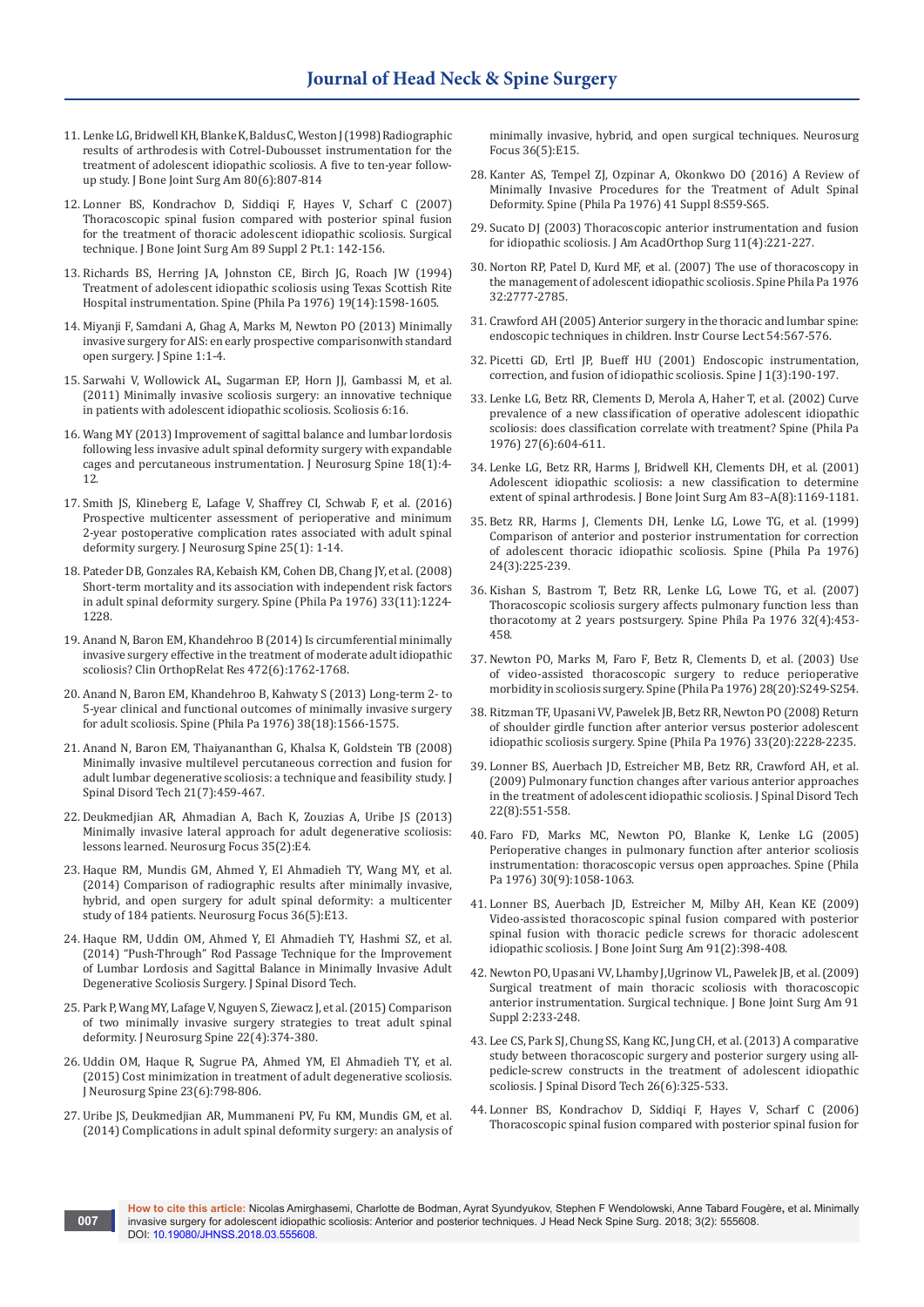[the treatment of thoracic adolescent idiopathic scoliosis. J Bone Joint](https://www.sfspine.com/wp-content/uploads/2015/10/Thoracoscopic-Spinal-Fusion-Comparted-with-Posterior-Spinal-Fusion.pdf)  [Surg Am 88: 1022–1034.](https://www.sfspine.com/wp-content/uploads/2015/10/Thoracoscopic-Spinal-Fusion-Comparted-with-Posterior-Spinal-Fusion.pdf)

- 45. Lonner BS, Scharf C, Antonacci D, et al. (2005) The learning curve associated with thoracoscopic spinal instrumentation. Spine Phila Pa 1976 30:2835-2840.
- 46. [Newton PO, Parent S, Marks M, Pawelek J \(2005\) Prospective](https://www.ncbi.nlm.nih.gov/pubmed/16138057)  [evaluation of 50 consecutive scoliosis patients surgically treated with](https://www.ncbi.nlm.nih.gov/pubmed/16138057)  [thoracoscopic anterior instrumentation. Spine \(Phila Pa 1976\) 30\(17](https://www.ncbi.nlm.nih.gov/pubmed/16138057)  [Suppl\): S100-S109.](https://www.ncbi.nlm.nih.gov/pubmed/16138057)
- 47. [Wong HK, Hee HT, Yu Z, Wong D \(2004\) Results of thoracoscopic](https://www.ncbi.nlm.nih.gov/pubmed/15371704)  [instrumented fusion versus conventional posterior instrumented](https://www.ncbi.nlm.nih.gov/pubmed/15371704)  [fusion in adolescent idiopathic scoliosis undergoing selective thoracic](https://www.ncbi.nlm.nih.gov/pubmed/15371704)  [fusion. Spine \(Phila Pa 1976\) 29\(18\): 2031-2038.](https://www.ncbi.nlm.nih.gov/pubmed/15371704)
- 48. [Newton PO, Upasani VV, Lhamby J,Ugrinow VL, Pawelek JB, et al. \(2008\)](https://www.ncbi.nlm.nih.gov/pubmed/18829904)  [Surgical treatment of main thoracic scoliosis with thoracoscopic](https://www.ncbi.nlm.nih.gov/pubmed/18829904)  [anterior instrumentation. a five-year follow-up study. J Bone Joint Surg](https://www.ncbi.nlm.nih.gov/pubmed/18829904)  [Am 90\(10\): 2077-2089.](https://www.ncbi.nlm.nih.gov/pubmed/18829904)
- 49. [Newton PO, Shea KG, Granlund KF \(2000\) Defining the pediatric spinal](https://www.ncbi.nlm.nih.gov/pubmed/10767817)  [thoracoscopy learning curve: sixty-five consecutive cases. Spine \(Phila](https://www.ncbi.nlm.nih.gov/pubmed/10767817)  [Pa 1976\) 25\(8\):1028-1035.](https://www.ncbi.nlm.nih.gov/pubmed/10767817)
- 50. [Buchanan R, Birch JG, Morton AA, Browne RH \(2003\) Do you see what I](https://europepmc.org/abstract/med/14673372)  [see? Looking at scoliosis surgical outcomes through orthopedists' eyes.](https://europepmc.org/abstract/med/14673372)  [Spine Phila Pa 1976 28\(24\): 2700-2704.](https://europepmc.org/abstract/med/14673372)
- 51. [Misterska E, Glowacki M, Harasymczuk J \(2011\) Assessment of spinal](https://www.ncbi.nlm.nih.gov/pubmed/21709635)  [appearance in female patients with adolescent idiopathic scoliosis](https://www.ncbi.nlm.nih.gov/pubmed/21709635)  [treated operatively. Med Sci Monit 17\(7\): CR404-CR410.](https://www.ncbi.nlm.nih.gov/pubmed/21709635)
- 52. [Kawaguchi Y, Matsui H, Tsuji H \(1994\) Back muscle injury after](https://www.ncbi.nlm.nih.gov/pubmed/7855687)  [posterior lumbar spine surgery. Part 2: Histologic and histochemical](https://www.ncbi.nlm.nih.gov/pubmed/7855687)  [analyses in humans. Spine \(Phila Pa 1976\) 19\(22\): 2598-2602.](https://www.ncbi.nlm.nih.gov/pubmed/7855687)
- 53. [Kawaguchi Y, Matsui H, Tsuji H \(1994\) Back muscle injury after](https://www.ncbi.nlm.nih.gov/pubmed/7855686)  [posterior lumbar spine surgery. Part 1: Histologic and histochemical](https://www.ncbi.nlm.nih.gov/pubmed/7855686)  [analyses in rats. Spine \(Phila Pa 1976\) 19:2590-2597.](https://www.ncbi.nlm.nih.gov/pubmed/7855686)
- 54. [Kawaguchi Y, Yabuki S, Styf J, Olmarker K, Rydevik B, et al. \(1996\)](https://www.ncbi.nlm.nih.gov/pubmed/8961456)  [Back muscle injury after posterior lumbar spine surgery. Topographic](https://www.ncbi.nlm.nih.gov/pubmed/8961456)  [evaluation of intramuscular pressure and blood flow in the porcine](https://www.ncbi.nlm.nih.gov/pubmed/8961456)  [back muscle during surgery. Spine \(Phila Pa 1976\) 21\(22\): 2683-2688.](https://www.ncbi.nlm.nih.gov/pubmed/8961456)
- 55. [Kim DY, Lee SH, Chung SK, Lee HY \(2005\) Comparison of multifidus](https://www.ncbi.nlm.nih.gov/pubmed/15626992)  [muscle atrophy and trunk extension muscle strength: percutaneous](https://www.ncbi.nlm.nih.gov/pubmed/15626992)  [versus open pedicle screw fixation. Spine \(Phila Pa 1976\) 30\(1\): 123-](https://www.ncbi.nlm.nih.gov/pubmed/15626992) [129.](https://www.ncbi.nlm.nih.gov/pubmed/15626992)
- 56. [Macnab I, Cuthbert H, Godfrey CM \(1977\) The incidence of denervation](https://journals.lww.com/spinejournal/Abstract/1977/12000/The_Incidence_of_Denervation_of_the_Sacrospinales.9.aspx)  [of the sacrospinales muscles following spinal surgery. Spine Phila Pa](https://journals.lww.com/spinejournal/Abstract/1977/12000/The_Incidence_of_Denervation_of_the_Sacrospinales.9.aspx)  [1976 2\(4\): 294-298.](https://journals.lww.com/spinejournal/Abstract/1977/12000/The_Incidence_of_Denervation_of_the_Sacrospinales.9.aspx)
- 57. [Mayer TG, Vanharanta H, Gatchel RJ, Mooney V, Barnes D, et al. \(1989\)](https://www.ncbi.nlm.nih.gov/pubmed/2913665)  [Comparison of CT scan muscle measurements and isokinetic trunk](https://www.ncbi.nlm.nih.gov/pubmed/2913665)  [strength in postoperative patients. Spine \(Phila Pa 1976\) 14\(1\): 33-36.](https://www.ncbi.nlm.nih.gov/pubmed/2913665)
- 58. [Rantanen J, Hurme M, Falck B,Alaranta H, Nykvist F, et al. \(1993\)](https://www.ncbi.nlm.nih.gov/pubmed/8484147)  [The lumbar multifidus muscle five years after surgery for a lumbar](https://www.ncbi.nlm.nih.gov/pubmed/8484147)  [intervertebral disc herniation. Spine \(Phila Pa 1976\) 18\(5\): 568-574.](https://www.ncbi.nlm.nih.gov/pubmed/8484147)
- 59. [Styf JR, Willen J \(1998\) The effects of external compression by three](https://www.ncbi.nlm.nih.gov/pubmed/9507625)  [different retractors on pressure in the erector spine muscles during](https://www.ncbi.nlm.nih.gov/pubmed/9507625)  [and after posterior lumbar spine surgery in humans. Spine \(Phila Pa](https://www.ncbi.nlm.nih.gov/pubmed/9507625)  [1976\) 23\(3\): 354-358.](https://www.ncbi.nlm.nih.gov/pubmed/9507625)
- 60. [Weber BR, Grob D, Dvorak J, Muntener M \(1997\) Posterior surgical](https://www.ncbi.nlm.nih.gov/pubmed/9259789)  [approach to the lumbar spine and its effect on the multifidus muscle.](https://www.ncbi.nlm.nih.gov/pubmed/9259789)  [Spine \(Phila Pa 1976\) 22\(15\): 1765-1772.](https://www.ncbi.nlm.nih.gov/pubmed/9259789)

**008**

- 61. [Kawaguchi Y, Matsui H, Tsuji H \(1996\) Back muscle injury after](https://www.ncbi.nlm.nih.gov/pubmed/8726197)  [posterior lumbar spine surgery. A histologic and enzymatic analysis.](https://www.ncbi.nlm.nih.gov/pubmed/8726197)  [Spine \(Phila Pa 1976\) 21\(8\): 941-944.](https://www.ncbi.nlm.nih.gov/pubmed/8726197)
- 62. [Sarwahi V, Horn JJ, Kulkarni PM, Wollowick AL, Lo Y, et al. \(2016\)](https://www.ncbi.nlm.nih.gov/pubmed/24852384)  [Minimally Invasive Surgery in Patients with Adolescent Idiopathic](https://www.ncbi.nlm.nih.gov/pubmed/24852384)  [Scoliosis: Is it Better than the Standard Approach? A 2-Year Follow-Up](https://www.ncbi.nlm.nih.gov/pubmed/24852384)  [Study. Clin Spine Surg 29\(8\): 331-340.](https://www.ncbi.nlm.nih.gov/pubmed/24852384)
- 63. [Vialle R, Court C, Khouri N, Olivier E, Miladi L, et al. \(2005\) Anatomical](https://www.ncbi.nlm.nih.gov/pubmed/15526219/)  [study of the paraspinal approach to the lumbar spine. Eur Spine J](https://www.ncbi.nlm.nih.gov/pubmed/15526219/)  [14\(4\): 366-371.](https://www.ncbi.nlm.nih.gov/pubmed/15526219/)
- 64. [Wiltse LL \(1973\) The paraspinal sacrospinalis-splitting approach to](https://www.ncbi.nlm.nih.gov/pubmed/4574067)  [the lumbar spine. Clin OrthopRelat Res 91: 48-57.](https://www.ncbi.nlm.nih.gov/pubmed/4574067)
- 65. [Wiltse LL, Bateman JG, Hutchinson RH, Nelson WE \(1968\) The](https://www.ncbi.nlm.nih.gov/pubmed/5676831)  [paraspinal sacrospinalis-splitting approach to the lumbar spine. J Bone](https://www.ncbi.nlm.nih.gov/pubmed/5676831)  [Joint Surg Am 50\(5\): 919-926.](https://www.ncbi.nlm.nih.gov/pubmed/5676831)
- 66. [Kim YJ, Lenke LG, Bridwell KH, Cho YS, Riew KD \(2004\) Free hand](https://www.ncbi.nlm.nih.gov/pubmed/14752359)  [pedicle screw placement in the thoracic spine: is it safe? Spine \(Phila](https://www.ncbi.nlm.nih.gov/pubmed/14752359)  [Pa 1976\) 29\(3\): 333-342.](https://www.ncbi.nlm.nih.gov/pubmed/14752359)
- 67. [de Bodman C, Miyanji F, Borner B, Zambelli PY, Racloz G, et al. \(2017\)](https://www.ncbi.nlm.nih.gov/pubmed/29212689)  [Minimally invasive surgery for adolescent idiopathic scoliosis:](https://www.ncbi.nlm.nih.gov/pubmed/29212689)  [correction of deformity and peri-operative morbidity in 70 consecutive](https://www.ncbi.nlm.nih.gov/pubmed/29212689)  [patients. Bone Joint J 99–B\(12\): 1651-1657.](https://www.ncbi.nlm.nih.gov/pubmed/29212689)
- 68. Samdani AF, Asghar J, Miyanji F, et al. (2011) Minimally invasive treatment of pediatric spinal deformity. Semin Spine Surg 23: 72-75.
- 69. [Shan LQ, Skaggs DL, Lee C, Kissinger C, Myung KS \(2013\) Intensive](https://www.ncbi.nlm.nih.gov/pubmed/23553303)  [care unit versus hospital floor: a comparative study of postoperative](https://www.ncbi.nlm.nih.gov/pubmed/23553303)  [management of patients with adolescent idiopathic scoliosis. J Bone](https://www.ncbi.nlm.nih.gov/pubmed/23553303)  [Joint Surg Am 95\(7\): e40.](https://www.ncbi.nlm.nih.gov/pubmed/23553303)
- 70. [Fletcher ND, Andras LM, Lazarus DE, Owen RJ, Geddes BJ, et al. \(2015\)](https://www.ncbi.nlm.nih.gov/pubmed/26214327)  [Use of a Novel Pathway for Early Discharge Was Associated With a 48%](https://www.ncbi.nlm.nih.gov/pubmed/26214327)  [Shorter Length of Stay After Posterior Spinal Fusion for Adolescent](https://www.ncbi.nlm.nih.gov/pubmed/26214327)  [Idiopathic Scoliosis. J Pediatr Orthop 37\(2\): 92-97.](https://www.ncbi.nlm.nih.gov/pubmed/26214327)
- 71. [Fletcher ND, Shourbaji N, Mitchell PM, Oswald TS, Devito DP, et al.](https://www.ncbi.nlm.nih.gov/pubmed/24770995)  [\(2014\) Clinical and economic implications of early discharge following](https://www.ncbi.nlm.nih.gov/pubmed/24770995)  [posterior spinal fusion for adolescent idiopathic scoliosis. J Child](https://www.ncbi.nlm.nih.gov/pubmed/24770995)  [Orthop 8\(3\): 257-263.](https://www.ncbi.nlm.nih.gov/pubmed/24770995)
- 72. [Gornitzky AL, Flynn JM, Muhly WT, Sankar WN \(2016\) A Rapid](https://www.ncbi.nlm.nih.gov/pubmed/27927519)  [Recovery Pathway for Adolescent Idiopathic Scoliosis That Improves](https://www.ncbi.nlm.nih.gov/pubmed/27927519)  [Pain Control and Reduces Time to Inpatient Recovery After Posterior](https://www.ncbi.nlm.nih.gov/pubmed/27927519)  [Spinal Fusion. Spine Deform 4\(4\): 288-295.](https://www.ncbi.nlm.nih.gov/pubmed/27927519)
- 73. [Coe JD, Arlet V, Donaldson W, Berven S, Hanson DS, et al. \(2006\)](https://www.ncbi.nlm.nih.gov/pubmed/16449909)  [Complications in spinal fusion for adolescent idiopathic scoliosis in the](https://www.ncbi.nlm.nih.gov/pubmed/16449909)  [new millennium. A report of the Scoliosis Research Society Morbidity](https://www.ncbi.nlm.nih.gov/pubmed/16449909)  [and Mortality Committee. Spine \(Phila Pa 1976\) 31\(3\): 345-349.](https://www.ncbi.nlm.nih.gov/pubmed/16449909)
- 74. [Rihn JA, Lee JY, Ward WT \(2008\) Infection after the surgical treatment of](https://www.ncbi.nlm.nih.gov/pubmed/18303461)  [adolescent idiopathic scoliosis: evaluation of the diagnosis, treatment,](https://www.ncbi.nlm.nih.gov/pubmed/18303461)  [and impact on clinical outcomes. Spine \(Phila Pa 1976\) 33\(3\): 289-294.](https://www.ncbi.nlm.nih.gov/pubmed/18303461)
- 75. [Ho C, Sucato DJ, Richards BS \(2007\) Risk factors for the development](https://www.ncbi.nlm.nih.gov/pubmed/17873822)  [of delayed infections following posterior spinal fusion and](https://www.ncbi.nlm.nih.gov/pubmed/17873822)  [instrumentation in adolescent idiopathic scoliosis patients. Spine](https://www.ncbi.nlm.nih.gov/pubmed/17873822)  [\(Phila Pa 1976\) 32\(20\): 2272-2277.](https://www.ncbi.nlm.nih.gov/pubmed/17873822)
- 76. [Di Silvestre M, Bakaloudis G, Lolli F, Giacomini S \(2011\) Late-developing](https://www.ncbi.nlm.nih.gov/pubmed/21505809)  [infection following posterior fusion for adolescent idiopathic scoliosis.](https://www.ncbi.nlm.nih.gov/pubmed/21505809)  [Eur Spine J 20\(Suppl 1\): S121-S127.](https://www.ncbi.nlm.nih.gov/pubmed/21505809)
- 77. [Hod-Feins R, Abu-Kishk I, Eshel G, Barr Y, Anekstein Y, et al. \(2007\)](https://www.ncbi.nlm.nih.gov/pubmed/17906578)  [Risk factors affecting the immediate postoperative course in pediatric](https://www.ncbi.nlm.nih.gov/pubmed/17906578)  [scoliosis surgery. Spine \(Phila Pa 1976\) 32\(21\): 2355-2360.](https://www.ncbi.nlm.nih.gov/pubmed/17906578)